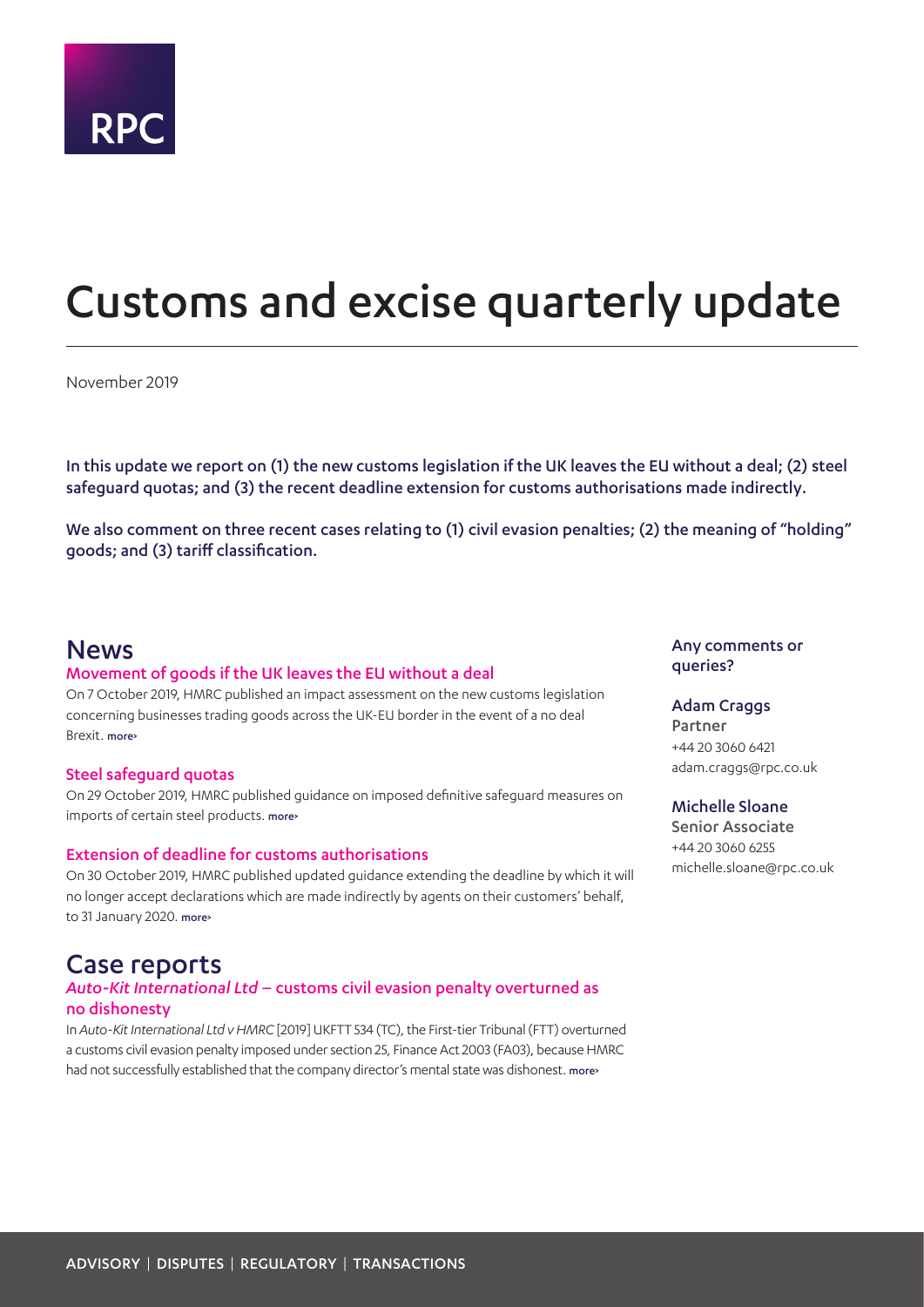#### *Dawson's (Wales) Ltd* – meaning of "holding" goods

In *Dawson's (Wales) Ltd v HMRC* [2019] UKUT 0296 (TCC), the Upper Tribunal (UT) decided that, in the absence of any evidence that establishes an earlier excise duty point, the person "holding" goods at the time that it is established that the goods are being held at a specific location, but are no longer held pursuant to a duty suspension arrangement, is chargeable to unpaid duty in respect of those goods. more**>**

#### *Bemis Ltd* – tariff classification of toilet seats

In *Bemis Ltd v HMRC* [2019] UKFTT 538 (TC), the FTT overturned a decision by HMRC classifying the appellant's product as plastic under tariff code 3922 20 00 00. [more>](#page-7-0)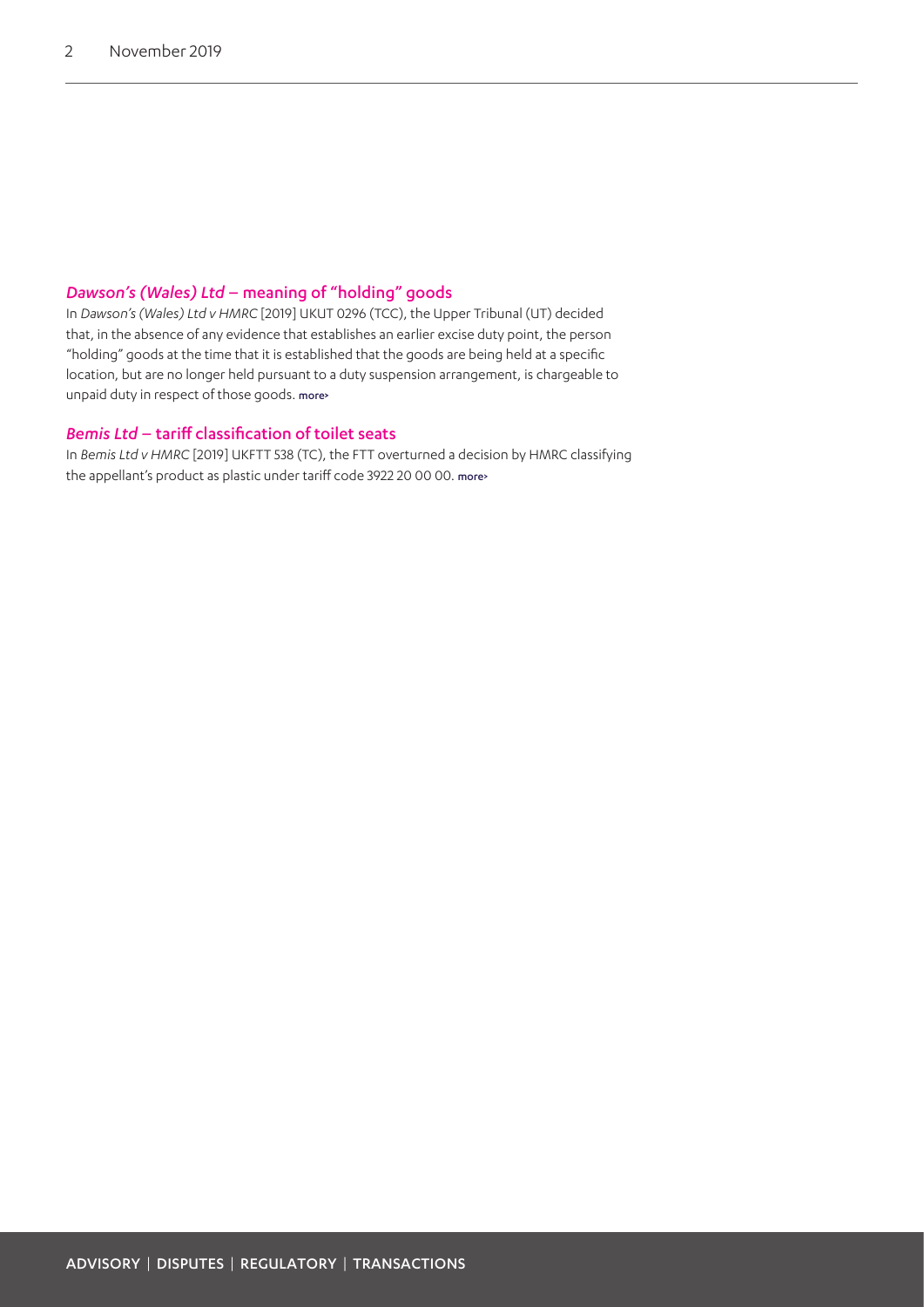# News

#### <span id="page-2-0"></span>Movement of goods if the UK leaves the EU without a deal

On 7 October 2019, HMRC published an impact assessment on the new customs legislation concerning businesses trading goods across the UK-EU border in the event of a no deal Brexit.

In the event that the UK leaves the EU without a deal, the Customs (Import Duty) (EU Exit) Regulations 2018, would come into effect upon exit.

These Regulations provide clarification and optional facilitations which allow businesses to interact with the customs regime in a more cost effective way in order to reduce the significant administrative burdens businesses will incur in respect of goods being presented to customs, the clearance process, and customs import declarations. Examples include special customs procedures and temporary storage and transit arrangements.

The impact assessment can be viewed [here.](https://www.gov.uk/government/publications/hmrc-impact-assessment-for-the-movement-of-goods-if-the-uk-leaves-the-eu-without-a-deal/hmrc-impact-assessment-for-the-movement-of-goods-if-the-uk-leaves-the-eu-without-a-deal)

#### [Back to contents>](#page-0-0)

#### <span id="page-2-1"></span>Steel safeguard quotas

On 29 October 2019, HMRC published guidance on imposed definitive safeguard measures on imports of certain steel products.

Certain quantities of steel may be imported duty free with each product having either annual country specific quotas or quarterly global quotas, or both. A safeguard duty of 25% will be incurred once these quotas have been reached.

Developing countries may be exempted from these measures and not incur a safeguard duty due to the low volumes of particular steel products they produce.

The guidance can be viewed [here.](https://www.gov.uk/guidance/steel-safeguard-quotas-and-measures-amendments-cip14)

#### [Back to contents>](#page-0-0)

#### <span id="page-2-2"></span>Extension of deadline for customs authorisations

On 30 October 2019, HMRC published updated guidance extending the deadline by which it will no longer accept declarations which are made indirectly by agents on their customers' behalf to 31 January 2020.

Where a customs declaration requires an authorisation, the holder of the authorisation must also be the declarant. This prevents agents from using their own Simplified Declaration Authorisations to declare goods to another party's Special Procedure Authorisation.

The guidance can be viewed [here.](https://www.gov.uk/guidance/extension-to-implementation-date-of-the-change-in-approach-on-indirect-representation-for-some-customs-authorisations-holders-cip15)

[Back to contents>](#page-0-0)

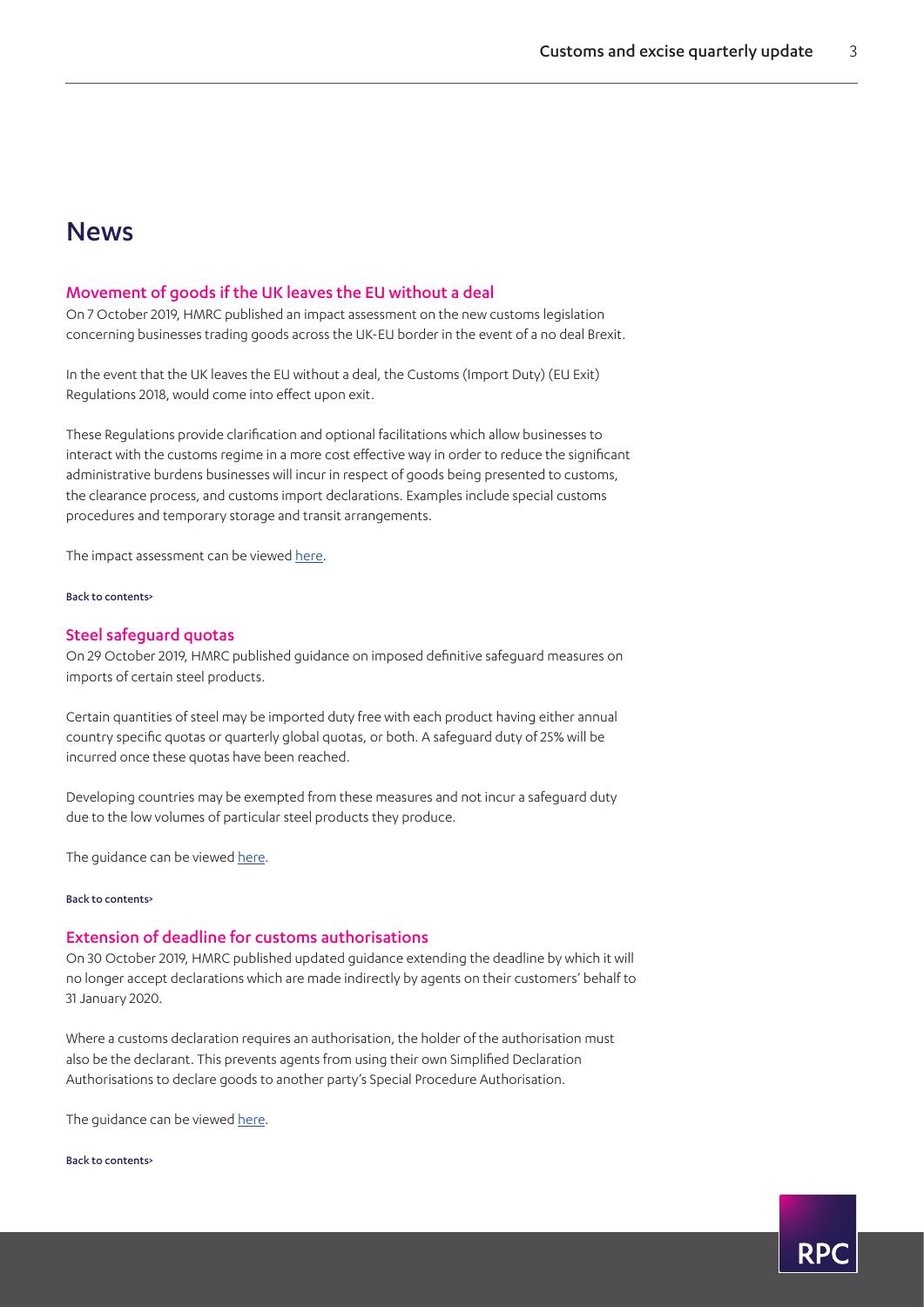# Case reports

#### *Auto-Kit International Ltd* – customs civil evasion penalty overturned as no dishonesty

In *Auto-Kit International Ltd v HMRC* [2019] UKFTT 534 (TC), the First-tier Tribunal (FTT) overturned a customs civil evasion penalty imposed under section 25, Finance Act 2003 (FA03), because HMRC had not successfully established that the company director's mental state was dishonest.

#### Background

Auto-Kit Ltd (Auto-Kit), imports fabric and leather car seat covers into the UK from outside the EU. On occasion, Auto-Kit supplies fabric free of charge to the manufacturer which is subsequently used by the manufacturer to make the products supplied to Auto-Kit.

HMRC first visited Auto-Kit's premises in 2011. In 2012, HMRC advised Auto-Kit that (i) the incorrect commodity code was being used on the imported goods resulting in an underpayment of duty; and, (ii) when supplying fabric to the manufacturer, Auto-Kit was required to add the value of the fabric when calculating the customs value of the product which in cases such as imports from India was to be 17% of the value of the goods.

Between 2012 and 2015, HMRC issued a number of post-clearance demand notices (C18s) for unpaid duty on the basis that Auto-Kit had continued to use the incorrect commodity code and was not applying the uplift in value when calculating the customs value of the product. Auto-Kit paid the duty assessed in the various C18s.

In 2012, HMRC also considered issuing Auto-Kit with a custom civil penalty under section 26, FA03, for failing to provide the correct particulars on customs declarations. The penalty was not charged by HMRC, however, in 2014 HMRC imposed a £250 penalty in respect of incorrect declarations.

In April 2016, HMRC also advised Auto-Kit that it believed Auto-Kit was engaging in dishonest conduct. Auto-Kit informed HMRC that it had written to the Indonesian and Indian factories in 2014 and 2015 to advise them of the position and informed its freight forwarders of HMRC's position. Auto-Kit proposed that HMRC carry out a quarterly audit and assessment for underpaid duty.

A further C18 was issued in September 2016 for failure to uplift the invoice values. At the same time, HMRC contacted the shipping agents and freight forwarders who confirmed that Auto-Kit had told them to use the correct commodity codes, but that there had been no change in their procedures since 2012.

By 2017, the imports were still incorrect and HMRC held a further meeting with Auto-Kit. On 14 December 2017, HMRC warned Auto-Kit that a further C18 would be issued and indicated that it intended to charge a civil evasion penalty for dishonest conduct at 80% of the amount of the duty evaded, a 10% reduction being given for disclosure and co-operation, respectively. The penalty was issued under section 25, FA03, for the period 2013–2017. Auto-Kit appealed to the FTT.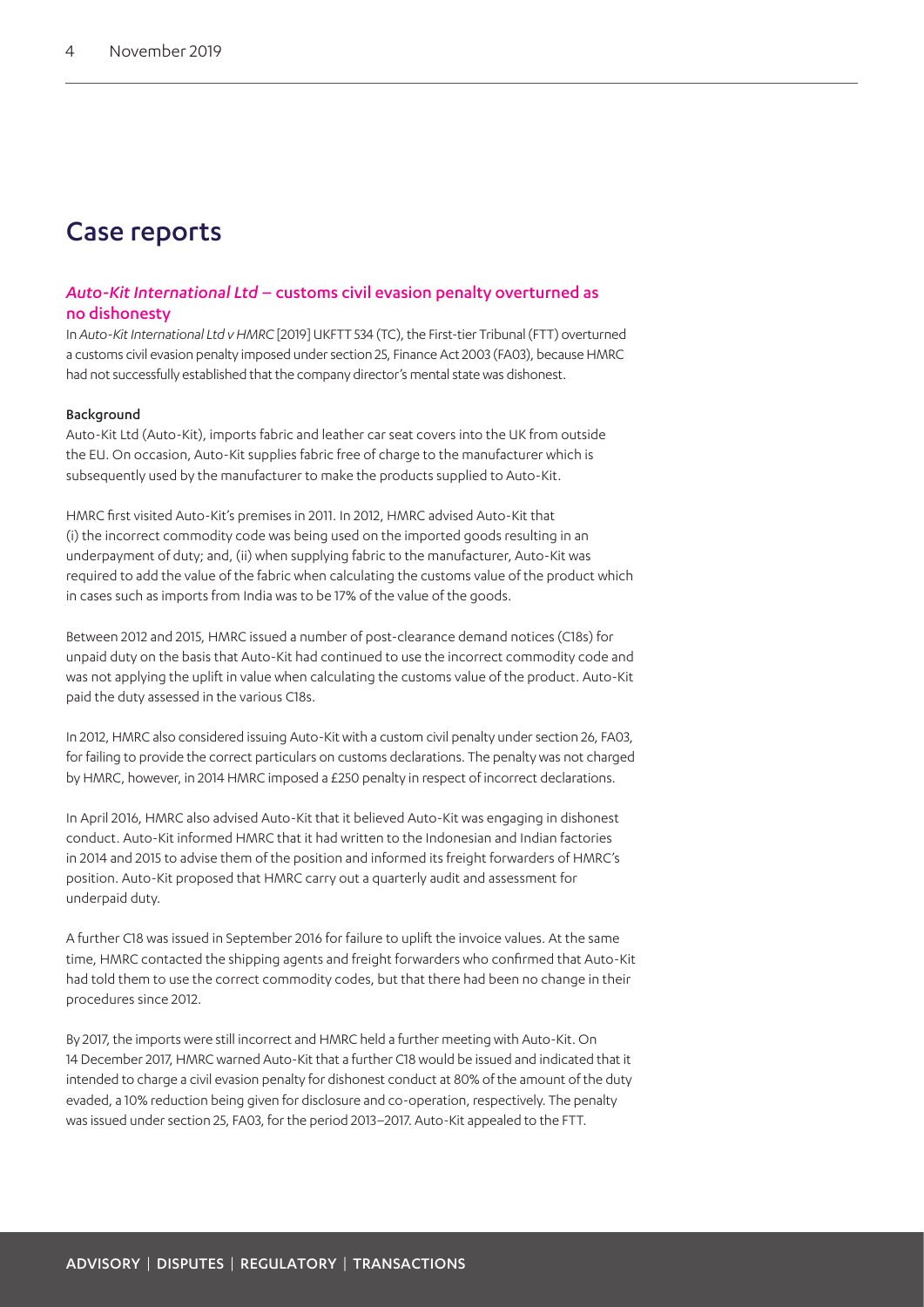#### FTT decision

The appeal was allowed and the penalty set aside.

Auto-Kit argued that HMRC had failed to provide it with sufficient guidance on its imports and a clear process flow of how it should import its goods. Alternatively, it claimed that it should receive a significantly reduced penalty.

HMRC contended that Auto-Kit had been advised on a number of occasions of the errors it was making, but no action had been taken to ensure the correct commodity codes or 17% uplift were applied. Auto-Kit had not informed HMRC it was having difficulties resolving the issues until 2016 and there was no evidence that remedial action had been taken until June 2017. It was not for HMRC to continually raise C18s, but for Auto-Kit to ensure the imports were correctly classified and the uplift applied. By ignoring HMRC's advice, Auto-Kit's conduct was dishonest by the standards of an ordinary, reasonable person.

A penalty issued under section 25(1), FA03, has two elements: (i) the taxpayer must have engaged in conduct for the purpose of evading tax or duty; and (ii) the taxpayer's conduct must have involved dishonesty.

The FTT followed *Ivey v Genting Casinos t/a Crockfords* [2017] UKSC 67, which confirmed that dishonesty is to be determined objectively. It must first be subjectively ascertained what the actual state of the taxpayer's knowledge or belief as to the facts was. Then, the question of whether the taxpayer's conduct was dishonest was to be considered by applying the objective standards of ordinary decent people.

HMRC bore the burden of proving that the two elements referred to above were satisfied, on a balance of probabilities (section 33(7)(a), FA03).

HMRC accepted that before the 2011 visit, Auto-Kit had not acted dishonestly. In the view of the FTT, after 2013 when HMRC had again notified Auto-Kit that the errors had not been corrected and the second C18 was issued, Auto-Kit had every reason to believe HMRC would continue to detect errors in the future. Whilst the FTT accepted that Auto-Kit had "dragged its feet" as no steps had been taken by it prior to 2014 to notify its Indian and Indonesian suppliers of the required 17% uplift, there had been no other significant developments between HMRC issuing the section 26 penalty in 2013 and December 2015, when HMRC again contacted Auto-Kit.

Although the FTT was of the view that Auto-Kit had not taken all diligent steps it could have been expected to take in the circumstances, the FTT was not satisfied that Auto-Kit's lack of motivation to address the issues was due to a desire to obtain a cash flow advantage to which it was not entitled, or seek to avoid paying the duty owed. Whilst it was clearly not appropriate for Auto-Kit to propose that HMRC carry out a quarterly audit, there was nothing to suggest that Auto-Kit's actions were anything more than a simple lack of diligence. There was no reason why HMRC could not have imposed a civil penalty under section 26, where the burden would have been on Auto-Kit to refute the penalty.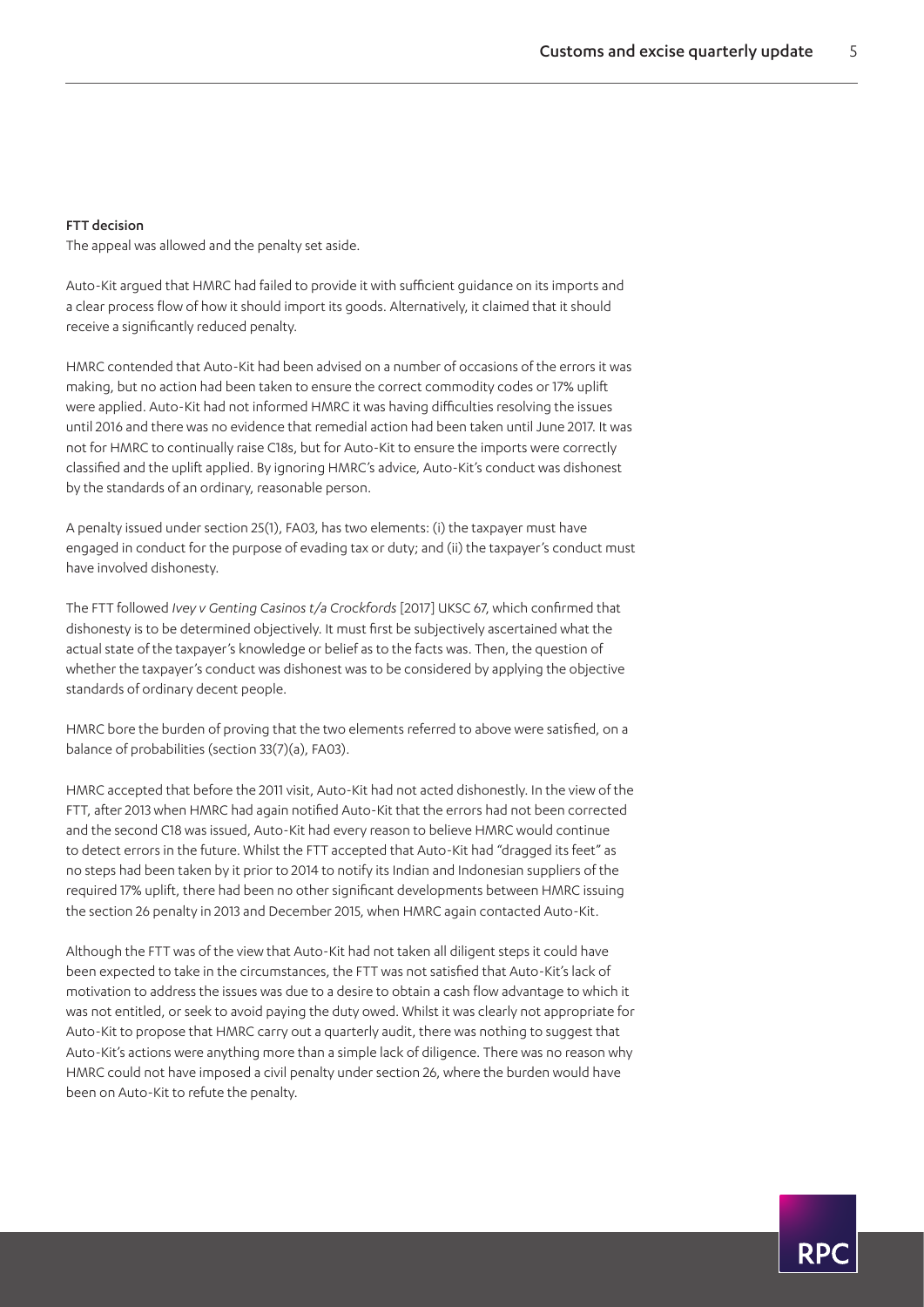#### Comment

This decision confirms that a section 25 penalty requires a finding of dishonesty. In order to be dishonest, conduct has to be considered dishonest by the standards of ordinary decent people. It is not sufficient for HMRC to prove a lack of diligence, reasonable excuse or carelessness; dishonesty must be proven. Auto-Kit's mental state was such that it could not be characterised as dishonest. HMRC had failed to discharge the burden in relation to dishonesty and intentional evasion of duty.

The decision can be viewed [here.](https://www.bailii.org/uk/cases/UKFTT/TC/2019/TC07328.html)

#### [Back to contents>](#page-0-0)

#### *Dawson's (Wales) Ltd* – meaning of "holding" goods

In *Dawson's (Wales) Ltd v HMRC* [2019] UKUT 0296 (TCC), the Upper Tribunal (UT) decided that, in the absence of any evidence that establishes an earlier excise duty point, the person "holding" goods at the time that it is established that the goods are being held at a specific location, but are no longer held pursuant to a duty suspension arrangement, is chargeable to unpaid duty in respect of those goods.

#### Background

Dawson's (Wales) Ltd (Dawsons) is a wholesaler of alcoholic drinks. It appealed against an assessment issued by HMRC in respect of goods which were physically held by Dawsons. The goods were not physically received and held by Dawson's suppliers but they were responsible for arranging for the goods to be physically shipped direct to its premises.

In respect of all the assessed supplies, HMRC traced the supply chain back from Dawsons' suppliers to missing, deregistered or hi-jacked companies. HMRC had no evidence that excise duty was paid in respect of the goods, nor had it been able to establish that any of the companies, which appeared further back in the chain, took physical possession of the goods prior to receipt by Dawsons.

HMRC assessed Dawsons under section 12(1A), Finance Act 1994 (FA94), on the basis that the goods were physically held outside a duty suspension arrangement and UK excise duty on those goods had not been paid, with the consequence that a duty point had arisen under regulation 6(1)(b), Excise Goods (Holding, Movement and Duty Point) Regulations 2010 (SI 2010/593) (the Regulations). HMRC considered that Dawsons was the first known person to hold the goods and was liable to pay excise duty under Regulation 10(1) of the Regulations.

DWL appealed the assessment to the FTT. The FTT determined the following as preliminary issues:

1. Whether Regulation 6(1)(b) of the Regulations and/or Article 7(2)(b) of Directive 2008/118/ EC (the 2008 Directive) are incompatible with the principles of proportionality and legal certainty either (a) generally, or (b) where the person assessed upon the basis of those provisions has identified its supplier to the relevant tax authority (the Proportionality issue).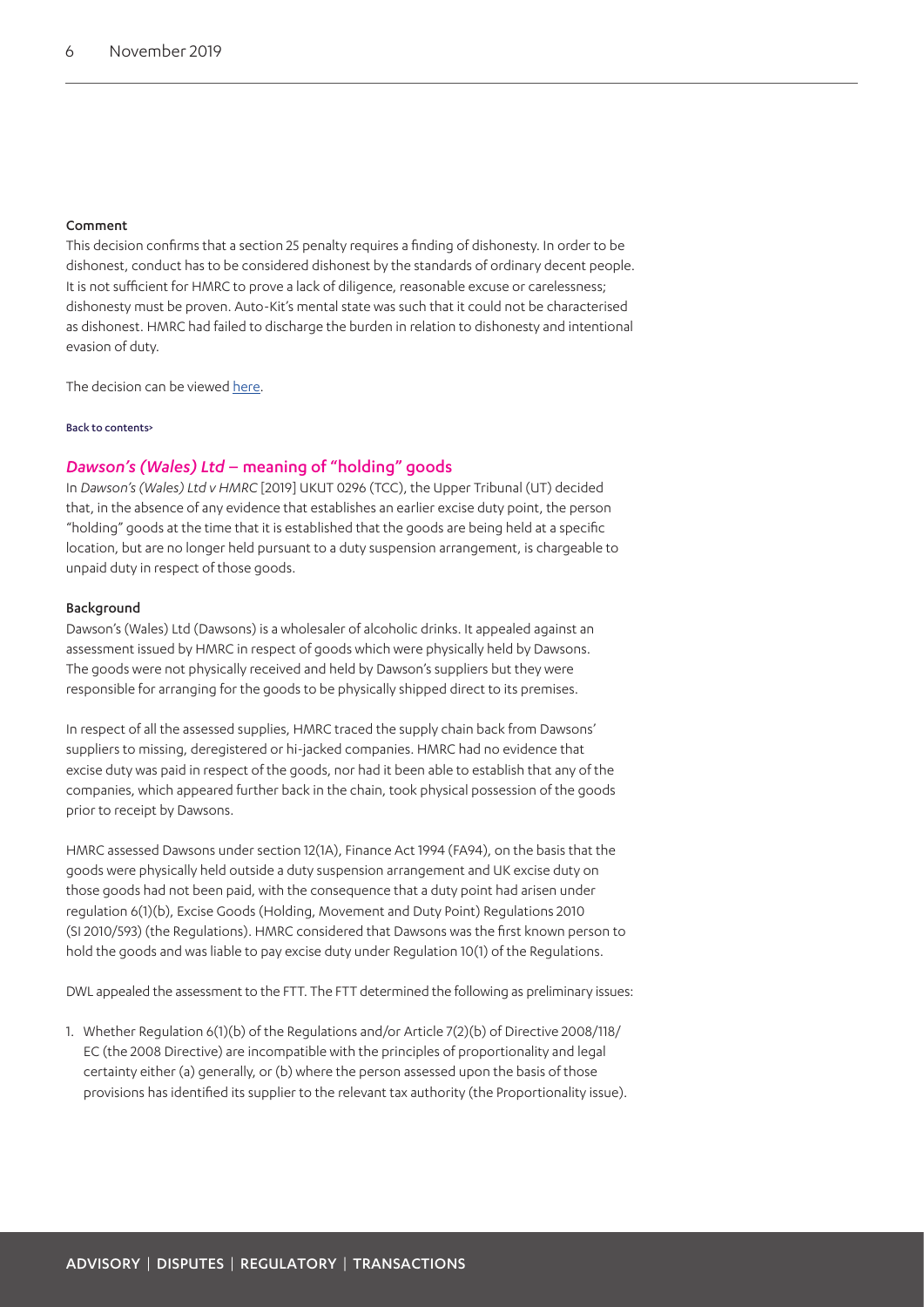- 2. Whether the FTT has jurisdiction to consider a challenge to a decision to assess under Regulation 6(1)(b) of the Regulations based on its unreasonableness and/or public law principles on an appeal under section 16(5), FA94 (the Jurisdiction issue).
- 3. Whether a person who has *de facto* and/or legal control of goods but who does not have physical possession of goods "holds" the goods for the purpose of Regulation 6(1)(b)/ Article 7(2)(b), consistent with the definition of "held" under Regulation 33 of the Regulations (the Holding issue).

The FTT determined the Proportionality issue and the Jurisdiction issue in favour of HMRC and the Holding issue in favour of Dawsons.

Dawsons appealed the Proportionality issue and the Jurisdiction issue to the UT. HMRC crossappealed the Holding issue.

#### UT decision

In addition to appealing to the UT, Dawsons also brought a separate claim for judicial review of HMRC's decision to make the assessment. This claim was transferred to the UT to be heard at the same time as the substantive appeal.

The UT considered the decision of the UT in *Davison & Robinson Limited v HMRC* [2019] STC 694, which had not been decided before the FTT heard the preliminary issues. *Davison & Robinson* decided that HMRC has no discretion as to whom it should assess in a situation where there have been multiple holders of excise duty goods in respect of which duty remains unpaid and is required to assess against the first established excise duty point.

The UT dismissed Dawson's claim for judicial review on the basis that judicial review will be refused where a suitable alternative remedy is available. In light of the position in *Davison & Robinson*, Dawsons could pursue its challenge through the statutory appeal route and therefore had an effective alternative remedy.

The UT was of the view that as a result of the decision in *Davison & Robinson*, the UT no longer needed to express a view on the Proportionality issue or the Jurisdiction issue.

The UT therefore focused on the Holding issue. Dawsons argued that if the meaning of "holding" included legal ownership with power to direct delivery but without physical possession, then it followed that each supplier in the supply chain before Dawsons had been "holding" the excise goods and therefore there was at least one identifiable duty point prior to Dawsons holding the goods, with the result that the assessment against it should be discharged.

The UT found that the strict controls imposed by the 2008 Directive over the movement of excise goods focus on where the goods are physically located at any particular time prior to their release for consumption. Therefore, in the absence of any evidence that establishes an earlier excise duty point, the person holding those goods at the time that it is established that the goods are being held at a specific location, but are no longer held pursuant to a duty suspension arrangement, must be chargeable to the unpaid duty.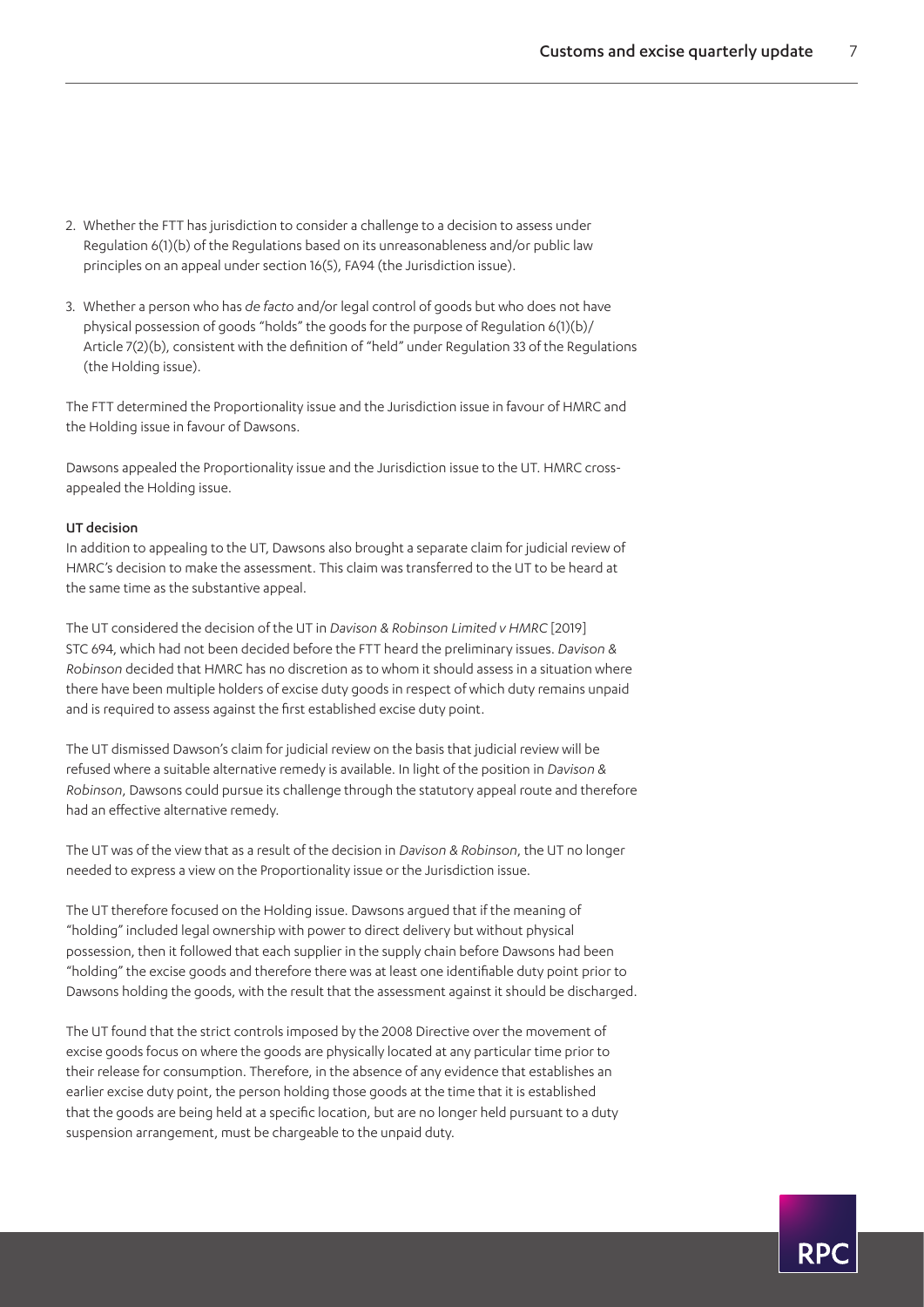The UT felt unable to determine the Holding issue in favour of Dawsons due to the agreed and assumed facts on which the preliminary issues hearing had proceeded before the FTT, as these contained no detail as to the factual matters that the UT considered would be determinative. In particular, the assumed facts included a statement that none of the entities in the supply chain had taken physical possession.

The UT set aside the decision of the FTT and remitted the matter to the FTT in order that the Holding issue, and any other outstanding issues that remained to be determined by the FTT on the appeal, could be determined at a substantive hearing in light of the UT's decision.

#### Comment

This decision confirms that a person who has *de facto* and/or legal control of goods but who does not have physical possession of goods, "holds" the goods for the purpose of Regulation 6(1)(b)/Article 7(2)(b).

The decision also provides helpful guidance on the relevant facts that a person will need to establish in order to successfully appeal an assessment issued under section 12(1A), FA94.

The decision can be viewed [here.](https://www.bailii.org/uk/cases/UKUT/TCC/2019/296.pdf)

#### [Back to contents>](#page-0-0)

#### <span id="page-7-0"></span>*Bemis Ltd* – tariff classification of toilet seats

In *Bemis Ltd v HMRC* [2019] UKFTT 538 (TC), the FTT overturned a decision by HMRC classifying the appellant's product as plastic under tariff code 3922 20 00 00.

#### Background

Bemis Ltd (Bemis) imports toilets seats from its parent company in the United States. The product is made from approximately 85% wood flour, which is a powder obtained from grinding sawdust, shavings or other wood waste, and 15% pehnolic resin (plastic). The product is marketed to consumers as a wooden toilet seat.

In 2012 and 2014, HMRC issued Binding Tariff Information (BTI) rulings classifying the product as wood under heading 4421, with a duty rate of 0%. On 7 March 2017, HMRC issued a third BTI ruling which classified the product as plastic, under heading 3922, with a duty rate of 6.5%.

Bemis appealed this decision.

#### FTT decision

The appeal was allowed and the FTT classified the product as wood under heading 4421.

The FTT applied Rule 2(b) of the General Rules for the Interpretation of the Combined Nomenclature (GRI) which provides "the classification of goods consisting of more than one material or substance shall be according to the principles of Rule 3". The FTT noted that the product consists of 85% wood flour and 15% resin. Accordingly, in the view of the FTT, the product was clearly made of more than one material or substance and it was necessary to apply Rule 3(b) in order to ascertain whether either material provides the essential character of the product.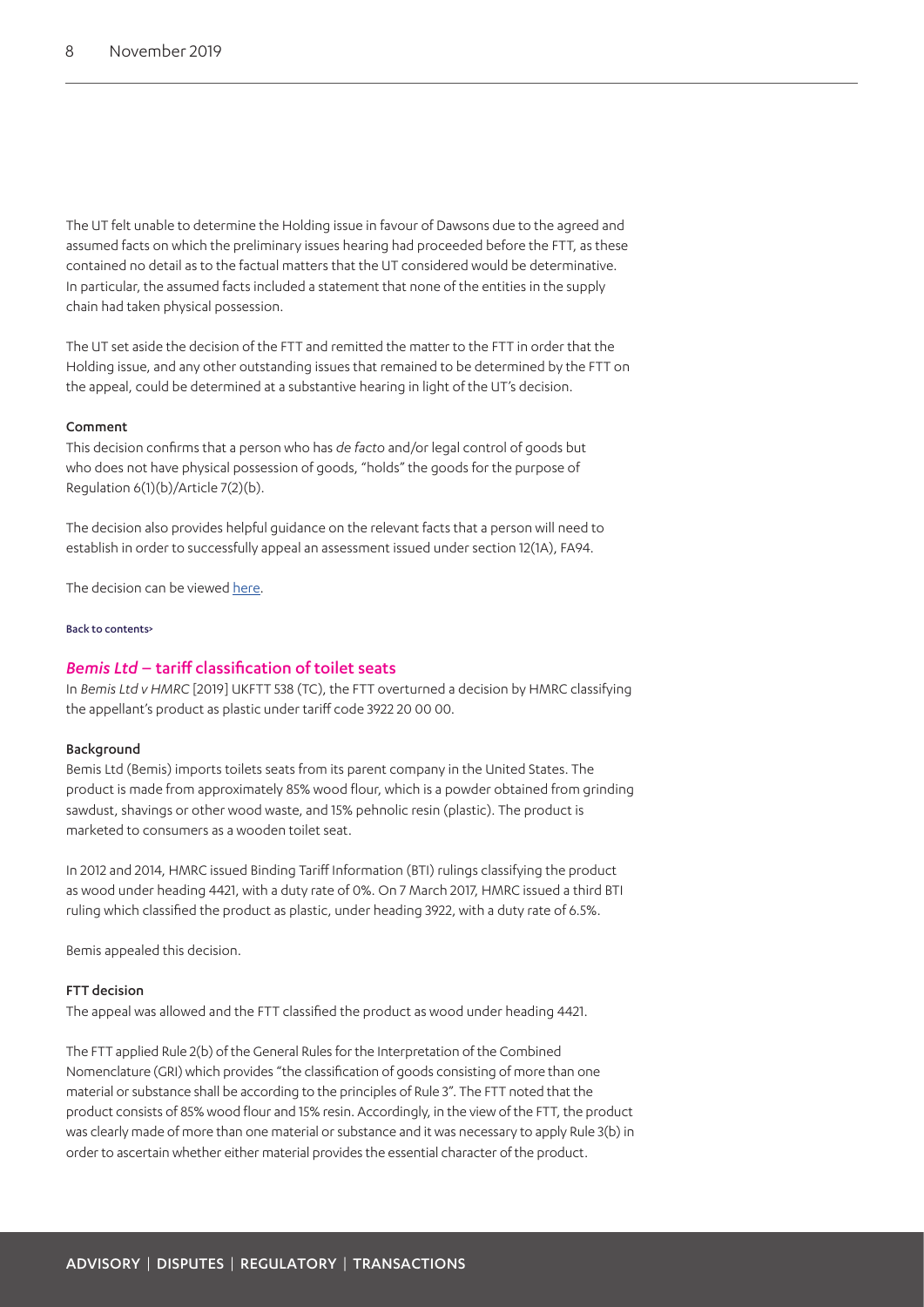**RP** 

The FTT commented that the essential character of toilet seats is that they are a rigid object which confirms to a shape appropriate to their use, and which supports the weight of a person using it and is capable of being secured to the toilet itself. It was accepted by the FTT that the wood alone would not provide the necessary rigidity and the resin alone would not have any of the characteristics of a toilet seat. Rule 3(b) therefore could not be applied to classify the product. The FTT then considered Rule 3(c), which classifies the product under the heading which occurs last in numerical order among those which equally merit consideration. As headings 3922 and 4221 merit consideration in this case, the FTT concluded that the product should be classified under heading 4421.

#### Comment

This decision provides a helpful summary of how the FTT will apply the GRI. Although HMRC informed the FTT that three BTIs had been issued by member states which classify toilet seats made of wood powder and resin as being plastic under heading 3922, the FTT did not attach much weight to this as it was not possible to discern whether the BTIs addressed identical products. It is anticipated that given the confusion across the EU regarding the classification of these types of products, this issue will be raised at the Customs Code Committee (Tariff and Statistical Nomenclature Section).

The decision can be viewed [here.](http://financeandtax.decisions.tribunals.gov.uk/judgmentfiles/j11293/TC07332.pdf)

[Back to contents>](#page-0-0)